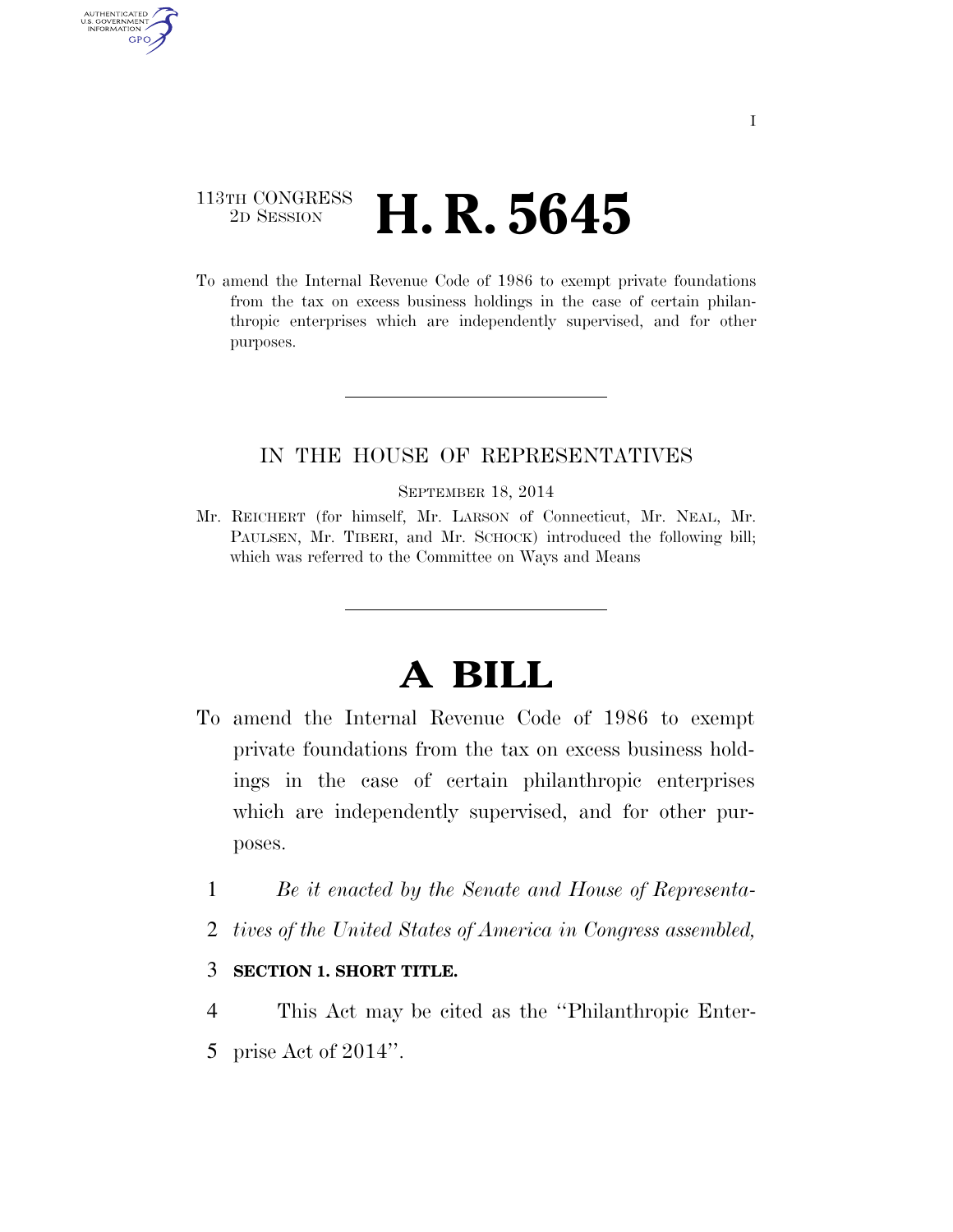| 1              | SEC. 2. EXCEPTION FROM PRIVATE FOUNDATION EXCESS      |
|----------------|-------------------------------------------------------|
| $\overline{2}$ | BUSINESS HOLDING TAX FOR CERTAIN PHIL-                |
| 3              | ANTHROPIC BUSINESS HOLDINGS.                          |
| $\overline{4}$ | (a) IN GENERAL.—Section 4943 of the Internal Rev-     |
| 5              | enue Code of 1986 is amended by adding at the end the |
| 6              | following new subsection:                             |
| 7              | "(g) EXCEPTION FOR CERTAIN PHILANTHROPIC              |
| 8              | BUSINESS HOLDINGS.-                                   |
| 9              | "(1) IN GENERAL.—Subsection (a) shall not             |
| 10             | apply with respect to the holdings of a private foun- |
| 11             | dation in any business enterprise which for the tax-  |
| 12             | able year meets—                                      |
| 13             | $\lq\lq$ the exclusive ownership requirements         |
| 14             | of paragraph $(2)$ ,                                  |
| 15             | "(B) the minimum distribution require-                |
| 16             | ment of paragraph $(3)$ , and                         |
| 17             | $\cdot$ (C) the independent operation require-        |
| 18             | ments of paragraph (4).                               |
| 19             | "(2) EXCLUSIVE OWNERSHIP.—The exclusive               |
| 20             | ownership requirements of this paragraph are met      |
| 21             | $if$ —                                                |
| 22             | $\cdot$ (A) all ownership interests in the business   |
| 23             | enterprise are held by the private foundation at      |
| 24             | all times during the taxable year, and                |
| 25             | "(B) all the private foundation's ownership           |
| 26             | interests in the business enterprise were<br>ac-      |
|                |                                                       |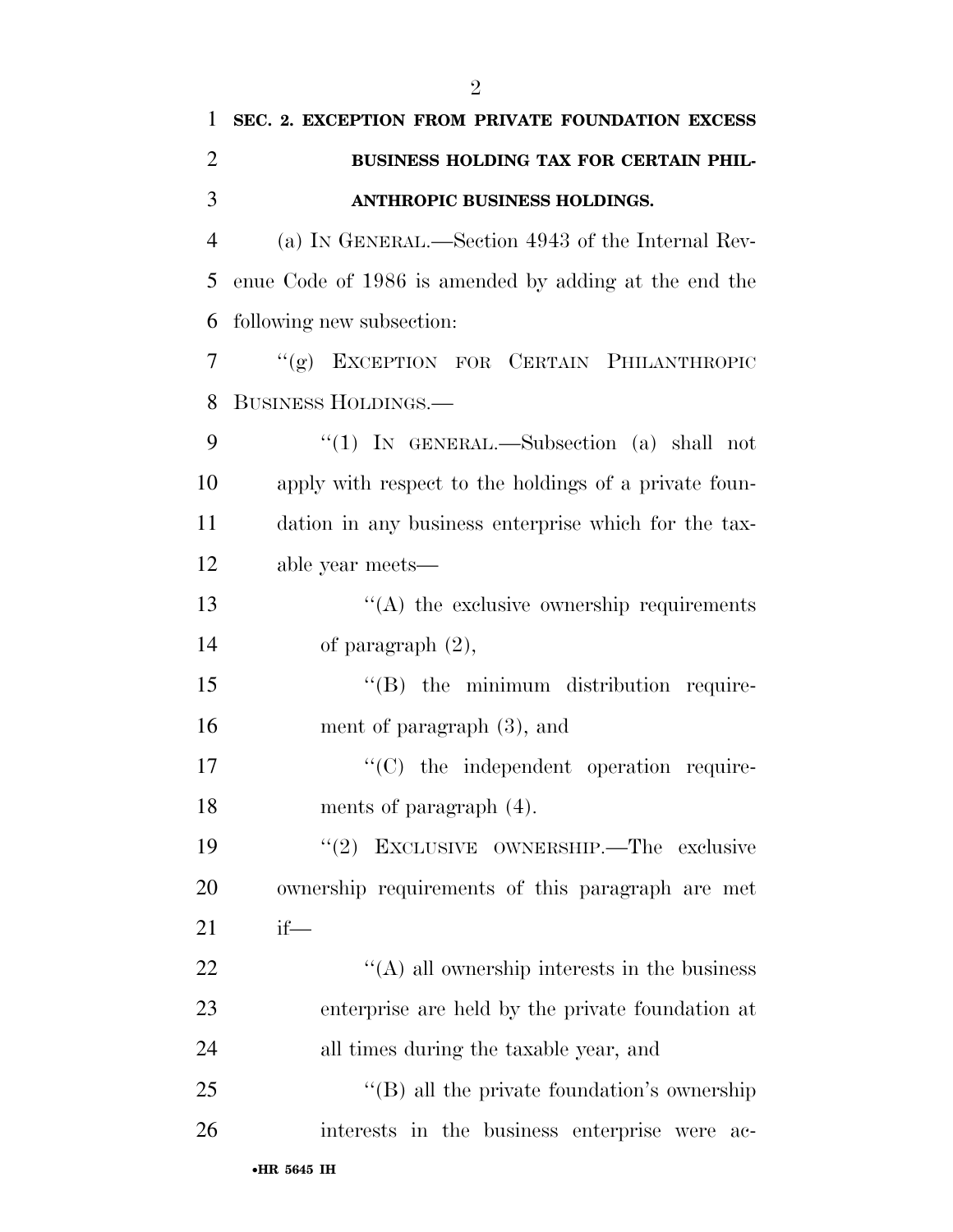| $\mathbf{1}$   | quired under the terms of a will or trust upon     |
|----------------|----------------------------------------------------|
| $\overline{2}$ | the death of the testator or settlor, as the case  |
| 3              | may be.                                            |
| $\overline{4}$ | $``(3)$ MINIMUM DISTRIBUTION.—                     |
| 5              | "(A) IN GENERAL.—The minimum dis-                  |
| 6              | tribution requirement of this paragraph is met     |
| 7              | if the business enterprise, not later than 120     |
| 8              | days after the close of the taxable year, distrib- |
| 9              | utes an amount equal to its net operating in-      |
| 10             | come for such taxable year to the private foun-    |
| 11             | dation.                                            |
| 12             | "(B) NET OPERATING INCOME.—For pur-                |
| 13             | poses of this paragraph, the net operating in-     |
| 14             | come of any business enterprise for any taxable    |
| 15             | year is an amount equal to the gross income of     |
| 16             | the business enterprise for the taxable year, re-  |
| 17             | duced by the sum of—                               |
| 18             | "(i) the deductions allowed by chapter             |
| 19             | 1 for the taxable year which are directly          |
| 20             | connected with the production of such in-          |
| 21             | come,                                              |
| 22             | "(ii) the tax imposed by chapter 1 on              |
| 23             | the business enterprise for the taxable            |
| 24             | year, and                                          |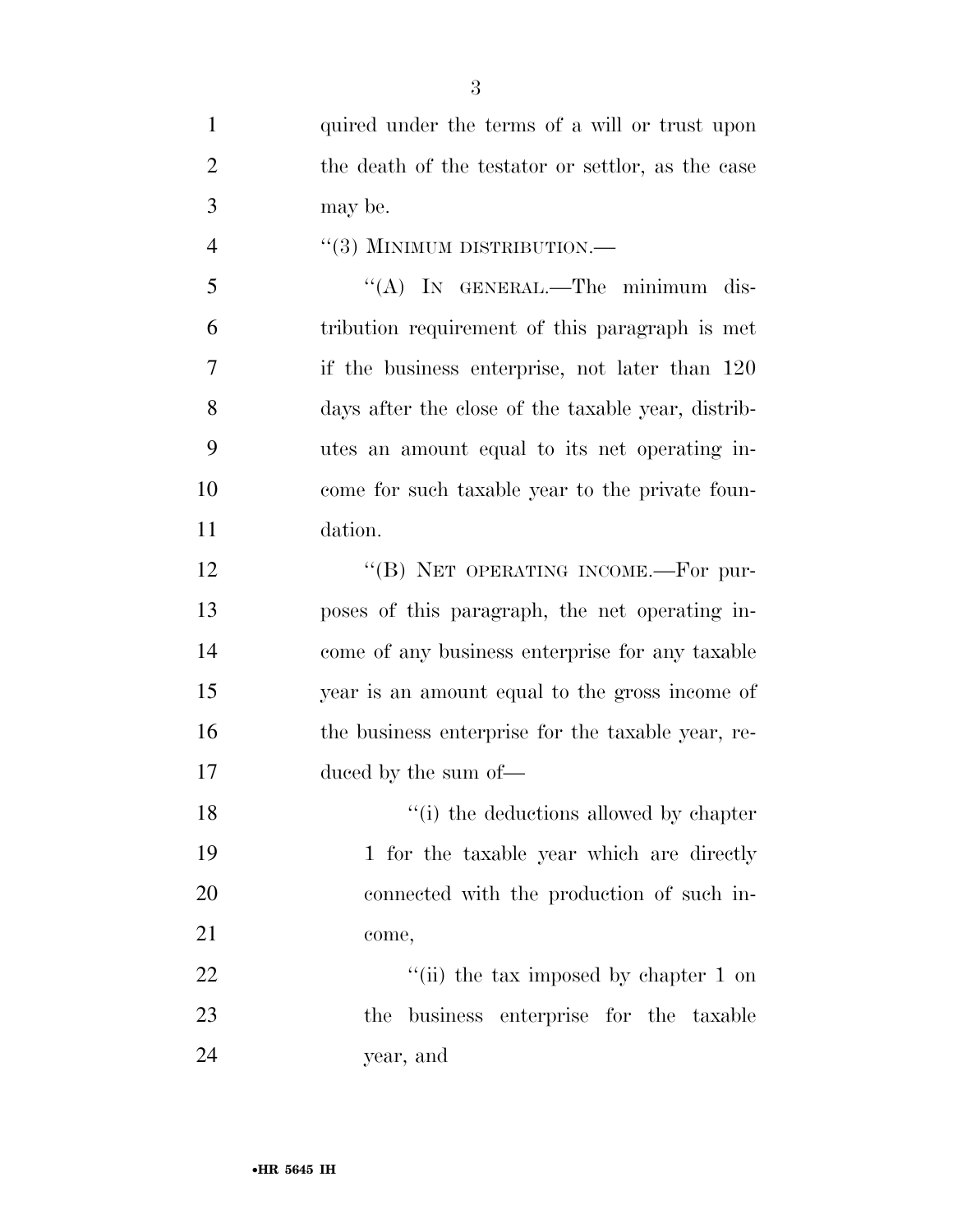| $\mathbf{1}$   | "(iii) an amount for a reasonable re-             |
|----------------|---------------------------------------------------|
| $\overline{2}$ | serve for working capital and other busi-         |
| 3              | ness needs of the business enterprise.            |
| $\overline{4}$ | "(4) INDEPENDENT OPERATION.—The inde-             |
| 5              | pendent operation requirements of this paragraph  |
| 6              | are met if, at all times during the taxable year— |
| 7              | $\lq\lq$ no substantial contributor (as defined   |
| 8              | in section $4958(c)(3)(C)$ to the private founda- |
| 9              | tion, or family member of such a contributor      |
| 10             | (determined under section $4958(f)(4)$ ) is a di- |
| 11             | rector, officer, trustee, manager, employee, or   |
| 12             | contractor of the business enterprise (or an in-  |
| 13             | dividual having powers or responsibilities simi-  |
| 14             | lar to any of the foregoing),                     |
| 15             | "(B) at least a majority of the board of di-      |
| 16             | rectors of the private foundation are not—        |
| 17             | "(i) also directors or officers of the            |
| 18             | business enterprise, or                           |
| 19             | "(ii) members of the family (deter-               |
| 20             | mined under section $4958(f)(4)$ of a sub-        |
| 21             | stantial contributor (as defined in section       |
| 22             | $4958(c)(3)(C)$ to the private foundation,        |
| 23             | and                                               |
| 24             | $\cdot$ (C) there is no loan outstanding from the |
| 25             | business enterprise to a substantial contributor  |

4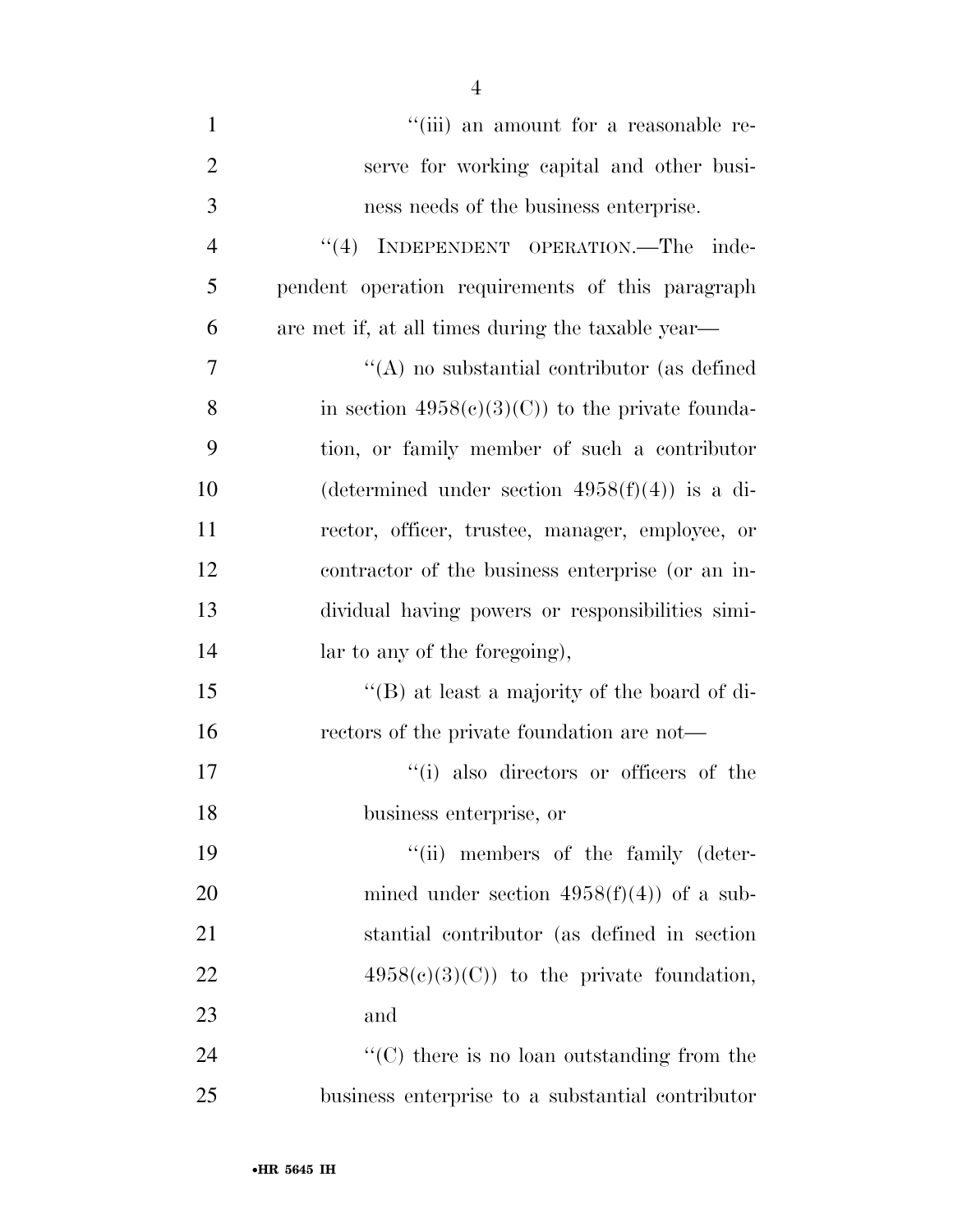| $\mathbf{1}$   | (as so defined) to the private foundation or a                    |
|----------------|-------------------------------------------------------------------|
| $\overline{2}$ | family member of such contributor (as so deter-                   |
| 3              | mined).                                                           |
| $\overline{4}$ | "(5) CERTAIN DEEMED PRIVATE FOUNDATIONS                           |
| 5              | EXCLUDED.—This subsection shall not apply to—                     |
| 6              | "(A) any fund or organization treated as a                        |
| 7              | private foundation for purposes of this section                   |
| 8              | by reason of subsection (e) or (f),                               |
| 9              | $\lq\lq(B)$ any trust described in section                        |
| 10             | $4947(a)(1)$ (relating to charitable trusts), and                 |
| 11             | $\lq\lq$ (C) any trust described in section                       |
| 12             | $4947(a)(2)$ (relating to split-interest trusts).".               |
| 13             | (b) EFFECTIVE DATE.—The amendments made by                        |
| 14             | this section shall apply to taxable years beginning after         |
| 15             | December 31, 2013.                                                |
| 16             | SEC. 3. EXCEPTION TO UNRELATED BUSINESS TAX ON                    |
| 17             | SPECIFIED PAYMENTS FROM CERTAIN CON-                              |
| 18             | <b>TROLLED ENTITIES.</b>                                          |
| 19             | (a) IN GENERAL.—Paragraph $(13)$ of section $512(b)$              |
| 20             | of the Internal Revenue Code of 1986 is amended by add-           |
| 21             | ing at the end the following new subparagraph:                    |
| 22             | "(G) SUBPARAGRAPH NOT TO APPLY TO                                 |
| 23             | <b>PAYMENTS</b><br>PHILANTHROPIC<br><b>FROM</b><br><b>CERTAIN</b> |
| 24             | CONTROLLED ENTITIES.—Subparagraph<br>(A)                          |
| 25             | shall not apply to any payment not in excess of                   |